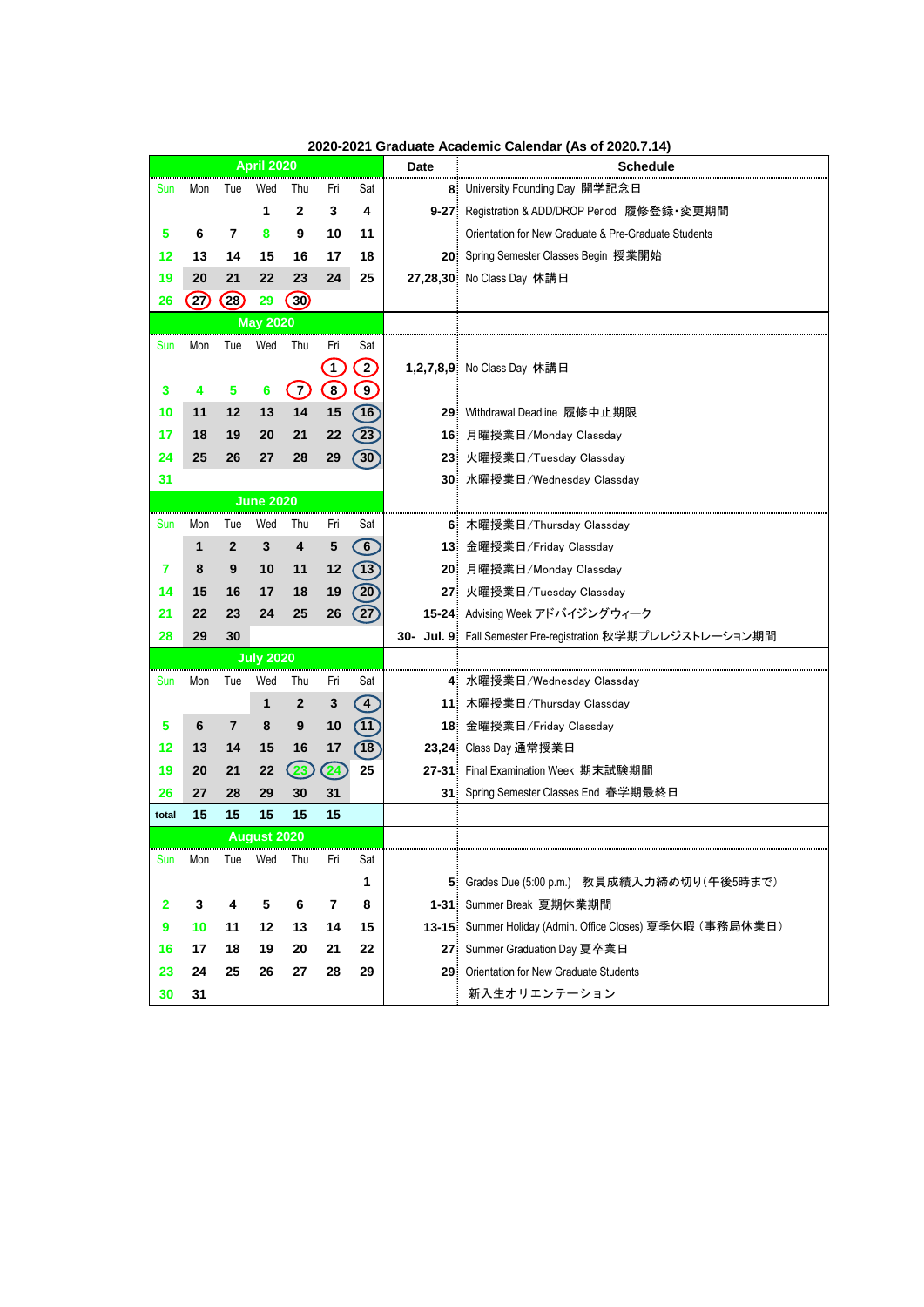|            |                    |     | <b>September 2020</b>   |     |     |                | <b>Date</b> | <b>Schedule</b>                                                 |
|------------|--------------------|-----|-------------------------|-----|-----|----------------|-------------|-----------------------------------------------------------------|
| Sun        | Mon                | Tue | Wed                     | Thu | Fri | Sat            |             |                                                                 |
|            |                    | 1   | $\mathbf{2}$            | 3   | 4   | 5              |             | 1-Sep.15 Registration & ADD/DROP Period 履修登録·変更期間               |
| 6          | $\overline{7}$     | 8   | 9                       | 10  | 11  | 12             |             | 6 Fall Matriculation Ceremony 秋季入学式                             |
| 13         | 14                 | 15  | 16                      | 17  | 18  | 19             |             | 7 Fall Semester Classes Begin 授業開始                              |
| 20         | 21                 | 22  | 23                      | 24  | 25  | 26             |             | 21,22 Class Day 通常授業日                                           |
| 27         | 28                 | 29  | 30                      |     |     |                |             |                                                                 |
|            |                    |     | October 2020            |     |     |                |             |                                                                 |
| <b>Sun</b> | Mon                | Tue | Wed                     | Thu | Fri | Sat            |             |                                                                 |
|            |                    |     |                         | 1   | 2   | 3              |             | 2 Withdrawal Deadline 履修中止期限                                    |
| 4          | 5                  | 6   | $\overline{7}$          | 8   | $9$ | 10             |             | 10-11 AIU Festival 大学祭                                          |
| 11         | (12)               | 13  | 14                      | 15  | 16  | 17             |             | 12 No Class Day 休講日                                             |
| 18         | 19                 | 20  | 21                      | 22  | 23  | 24             |             | 12 Faculty Development Day 教員研修日                                |
| 25         | 26                 | 27  | 28                      | 29  | 30  | 31             |             | 30- Nov.6 Advising Week アドバイジングウィーク                             |
|            |                    |     | <b>November 2020</b>    |     |     |                |             |                                                                 |
| Sun        | Mon                | Tue | Wed                     | Thu | Fri | Sat            |             |                                                                 |
| 1          | $\mathbf{2}$       | 3   | $\overline{\mathbf{4}}$ | 5   | 6   | $\overline{7}$ |             | 23 Class Day 通常授業日                                              |
| 8          | 9                  | 10  | 11                      | 12  | 13  | 14             |             | 10-20 Winter Program Pre-registration 冬期プログラムプレレジストレーション期間      |
| 15         | 16                 | 17  | 18                      | 19  | 20  | 21             |             | 30-Dec.9 Spring Semester 2021 Pre-Registration 春学期プレレジストレーション期間 |
| 22         | $\left( 23\right)$ | 24  | 25                      | 26  | 27  | 28             |             |                                                                 |
| 29         | 30                 |     |                         |     |     |                |             |                                                                 |
|            |                    |     | December 2020           |     |     |                |             |                                                                 |
| <b>Sun</b> | Mon                | Tue | Wed                     | Thu | Fri | Sat            |             | 16-22 Final Examination Week 期末試験期間                             |
|            |                    | 1   | 2                       | 3   | 4   | 5              |             | 22 Fall Semester Classes End 秋学期授業最終日                           |
| 6          | $\overline{7}$     | 8   | 9                       | 10  | 11  | 12             |             | 25 Grades Due (5:00 p.m.) 教員成績入力締切 (午後5時まで)                     |
| 13         | 14                 | 15  | 16                      | 17  | 18  | 19             |             | 29-Jan.3 Winter Holiday (Admin. Office Closes) 年末年始休暇 (事務局休業日)  |
| 20         | 21                 | 22  | 23                      | 24  | 25  | 26             |             | 22-Jan.13 Registration & ADD/DROP period for Winter Program     |
| 27         | 28                 | 29  | 30                      | 31  |     |                |             | 履修登録·変更期間                                                       |
| total      | 15                 | 15  | 15                      | 15  | 15  | 15             |             |                                                                 |